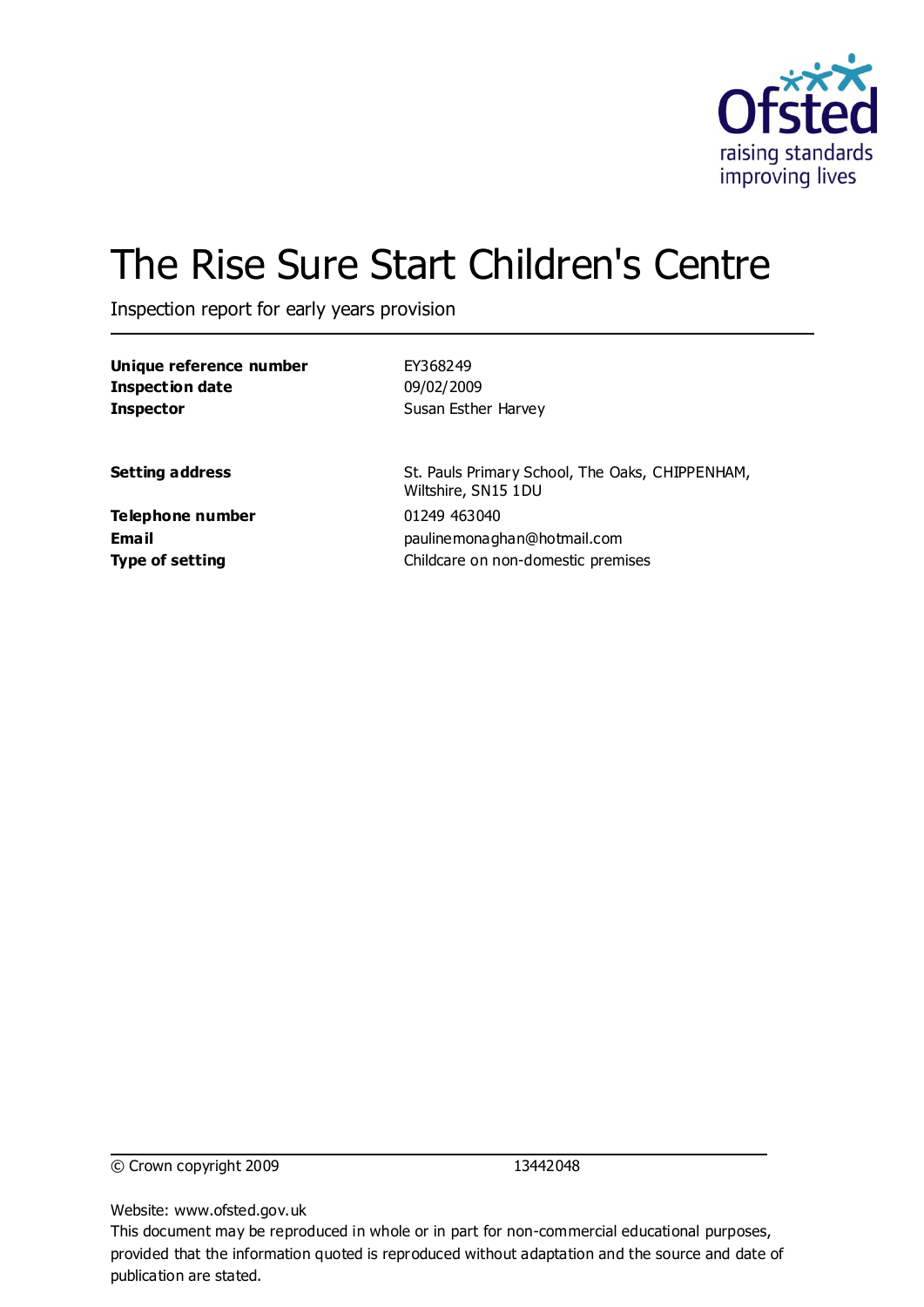### **Introduction**

This inspection was carried out by Ofsted under Sections 49 and 50 of the Childcare Act 2006 on the quality and standards of the registered early years provision. 'Early years provision' refers to provision regulated by Ofsted for children from birth to 31 August following their fifth birthday (the early years age group). The registered person must ensure that this provision complies with the statutory framework for children's learning, development and welfare, known as the *Early* Years Foundation Stage.

The report includes information on any complaints about the childcare provision which Ofsted has received since the last inspection or registration whichever is the later, which require Ofsted or the provider to take action in Annex C.

The provider must provide a copy of this report to all parents with children at the setting where reasonably practicable. The provider must provide a copy of the report to any other person who asks for one, but may charge a fee for this service (The Childcare (Inspection) Regulations 2008 regulations 9 and 10).

The setting also makes provision for children older than the early years age group which is registered on the voluntary and/or compulsory part(s) of the Childcare Register. This report does not include an evaluation of that provision, but a comment about compliance with the requirements of the Childcare Register is included in Annex B.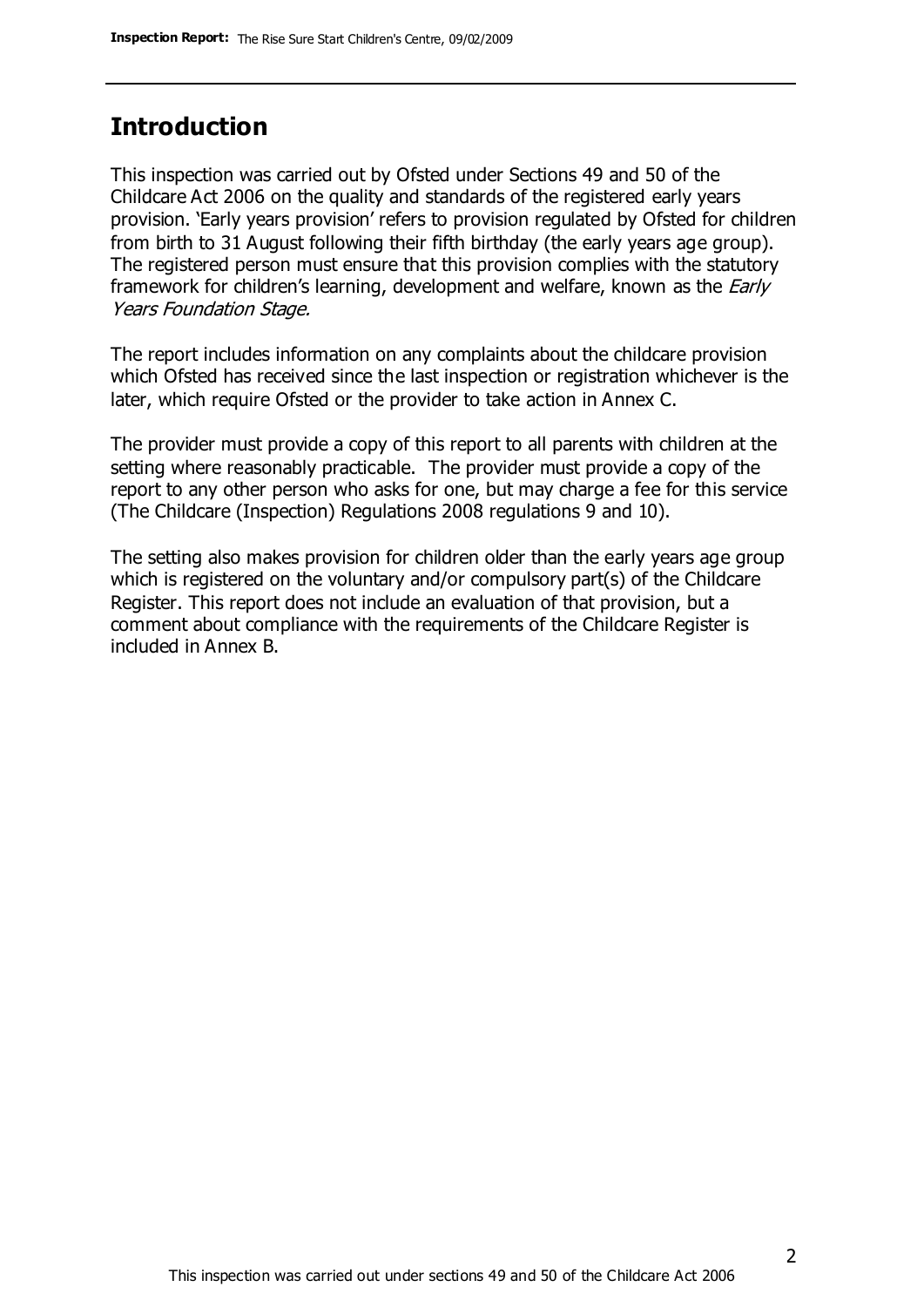# **Description of the setting**

The Rise Sure Start Children's Centre opened in 2008 and is located on the site of St. Paul's Primary School in Chippenham. It is run on behalf of Wiltshire County Council by the Rise Trust and operates from a purpose built children's centre which provides a range of services to children and their families including a crèche and out-of-school care. It is open each weekday from 07.45 to 18.00 for 50 weeks each year.

The centre is registered on the Early Years Register and also on the compulsory and voluntary parts of the Childcare Register. A maximum of 40 children may attend at any one time. There are currently 32 children aged from two to under five years on roll, some in part-time places. The centre currently supports children with learning difficulties.

There are five members of staff working with the children in the pre-school, four of whom hold appropriate early years qualifications to at least NVQ Level 2 and Level 3 and one member of staff has achieved Early Years Professional Status.

# **Overall effectiveness of the early years provision**

Children are cared for in a warm, safe, welcoming and inclusive pre-school. Children's individual welfare needs are very well met and staff recognise the uniqueness of each child. Children make sufficient progress in their learning and development in most of the six areas of learning. Outcomes for children's welfare are helped by caring staff who support their safety and well-being. There is a strong emphasis on partnership with parents and other people, which is of benefit to the children as all are involved in their care. The pre-school staff are beginning to look at ways of improving their practice and increasing their understanding of the Early Years Foundation Stage framework.

### **What steps need to be taken to improve provision further?**

To further improve the early years provision the registered person should:

- provide stimulating and enjoyable experiences for children so that they can be challenged in their learning
- use information from children's assessments to plan purposeful play with a balance of adult-led and child-initiated activities
- plan regular exercise for children in order to improve their movement and coordination skills

# **The leadership and management of the early years provision**

The management and members of staff make the pre-school a welcoming place for children. They are safeguarded through staff members' firm understanding of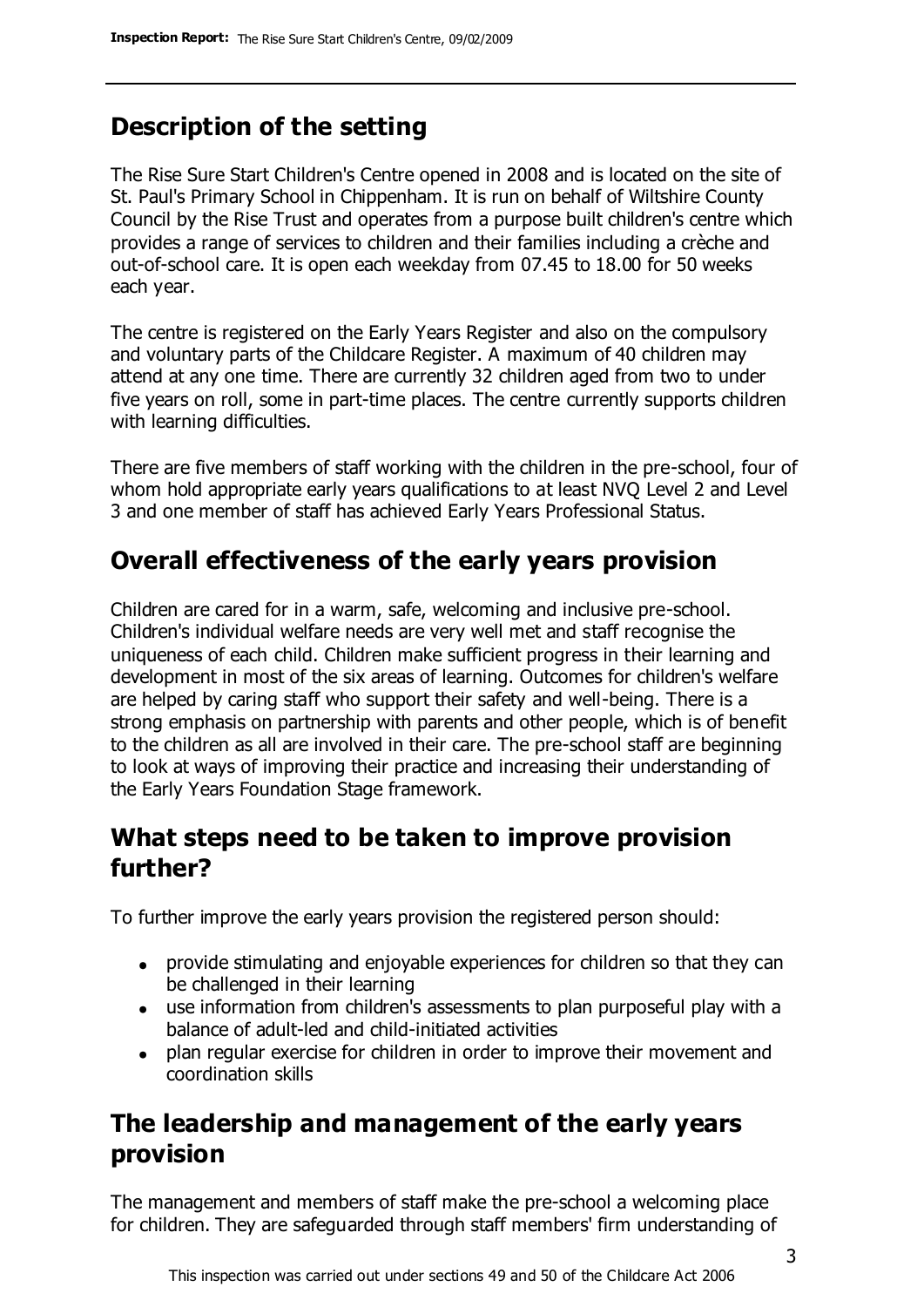child protection issues. A clear risk assessment is part of a comprehensive selection of policies and procedures, which makes sure that children are safe indoors and outside.

Although the centre is new, management and staff have recently started to identify some areas for improvement in the pre-school. They are eager to look at how they can make improvements to the environment, which has a clear impact on children's welfare, learning and development. Staff are keen to go on training and there are plans in place to attend courses so that their knowledge of child development and children's learning can be made more secure. Staff have enough understanding of the Early Years Foundation Stage (EYFS) framework to help children in most areas of their learning. Even though children have the chance to play with and choose from a range of toys which help them concentrate, there are few opportunities provided which challenge them sufficiently. However, children enjoy activities such as measuring sand and water into containers and work out how much will be needed to fill the various sizes. Consistent routines and lots of cuddles help new children settle into the pre-school. Staff are supportive to children in helping them gain independent skills, such as putting on their shoes and boots and knowing which is their coat.

The management and pre-school staff have a strong commitment in working closely with parents so that children's individual welfare needs are fully met. A file with written information for parents to read keeps them informed about the preschool policies and procedures. Staff make every effort to talk with parents each day about their children's time in the pre-school. Parents are able to look at their children's learning record when they wish. This includes photographs and examples of children's work which shows how they are progressing. Parents are able to be part of the children's learning at home. They share information about what their child is interested in and what they like to do. Staff then use this information to assess the children's starting points for their learning journals. The pre-school has good links with the local school and other settings children attend. As a result, children are provided with an all round care and support.

# **The quality and standards of the early years provision**

Children are happy and settled in the care of the pre-school staff and enjoy taking part in activities. They sit quietly as they listen to stories and sing songs. Children are beginning to play well together. For example, they build a tower with wooden bricks and are beginning to know the different shapes. Children freely choose an activity for themselves and set out such toys as a train track and car mat with various sizes of cars and lorries to add to the game, they use their imagination serving play food to staff. Children laugh as they try to catch bubbles and wait for them to fall to the ground before they burst. Although children's progress records are shared with parents, staff do not fully use the information from the assessments to provide children with a balance of activities which will improve their play experiences.

Children are well behaved and are encouraged to share and take turns. Staff are good role models and carefully show children the effect their behaviour has on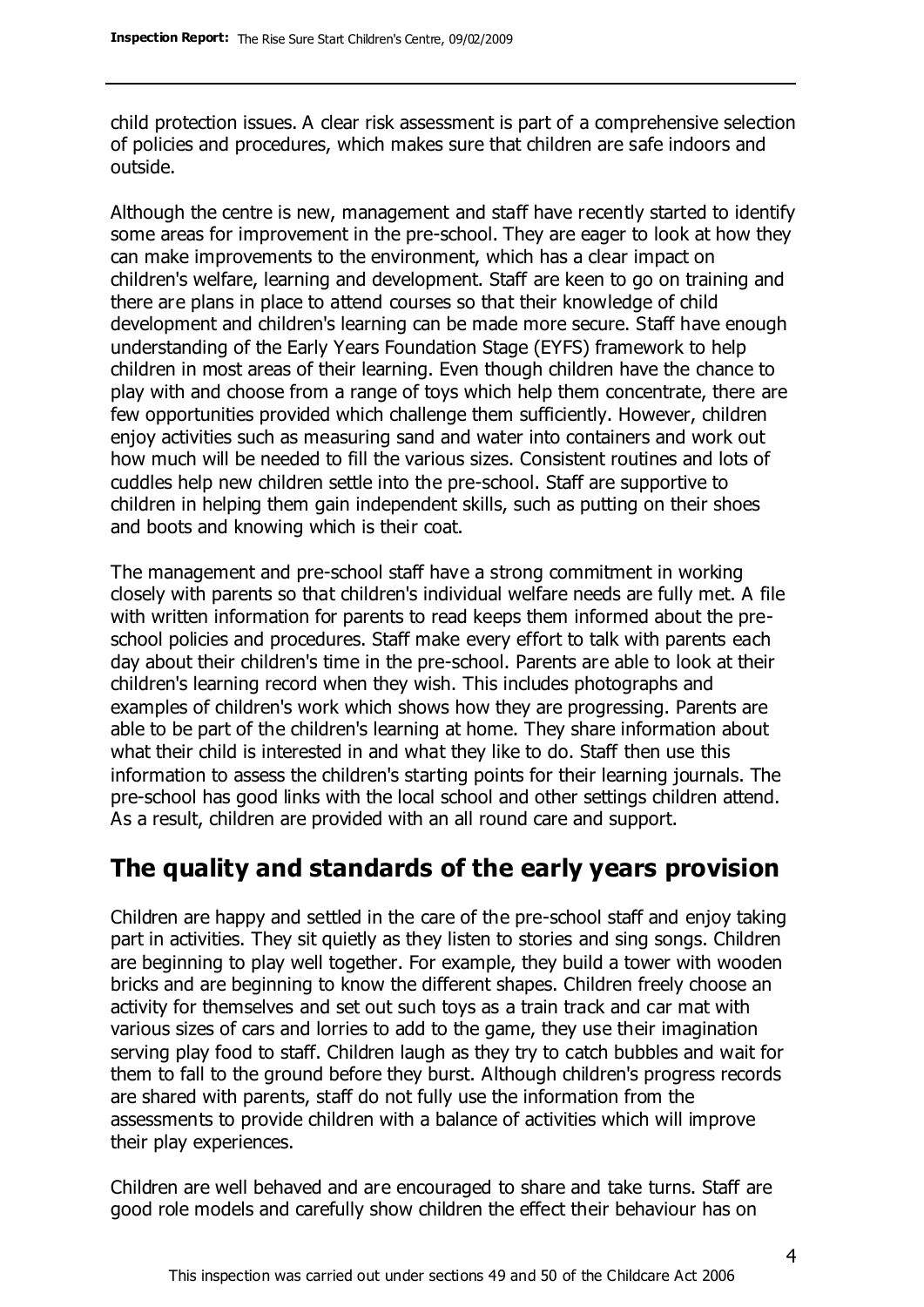others using stories; and by helping them to understand how other children are feeling. Children play an important part in telling staff what they enjoy doing and take part in planning their time in the pre-school each day. Staff are patient and kind and work closely with the children which helps them feel good about themselves.

Children's health is improved through healthy snacks and learning to wash their hands regularly. They understand their own needs as they confidently ask for a drink and know when they are hungry. Although children have time outside in the fresh air each day, where they can play in the snow, sand and water, there is little chance for them to take part in regular exercise. However, children are beginning to learn the importance of a healthy life-style. Children's safety is a high priority for staff. Every effort is taken to protect children from harm. For example, high handles on the pre-school door prevents children leaving the room alone.

Children experience a positive attitude and skills for life through the caring ethos of the management and staff. This includes learning to play together and work as a team and taking turns. Children learn about the world around them, they plant seeds and watch them grow and enjoy cooking. They are interested in how workmen and some of their fathers build the new wooden play house in the garden, then using the experience to play with wooden bricks to build a house. Children learn about their community when enjoying a visit from the fire service and fire engine. They are introduced to various festivals in a practical way while celebrating Chinese New Year and other festivals which gives parents the chance to share their culture with the children. All children enjoy the play opportunities offered to them with younger children sharing time with others. Overall, children have a happy time in the pre-school.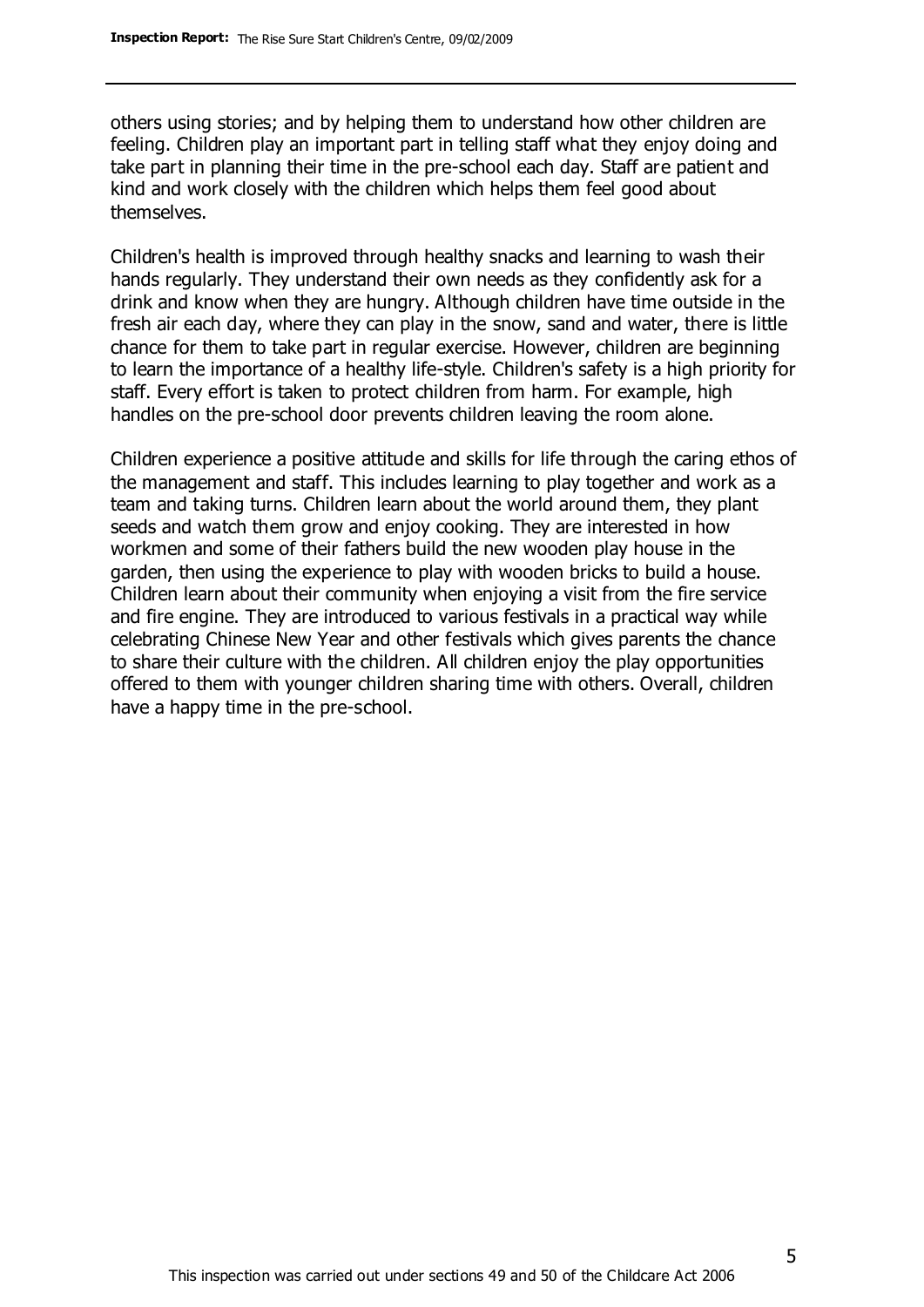# **Annex A: record of inspection judgements**

#### **The key inspection judgements and what they mean**

Grade 1 is Outstanding: this aspect of the provision is of exceptionally high quality Grade 2 is Good: this aspect of the provision is strong Grade 3 is Satisfactory: this aspect of the provision is sound Grade 4 is Inadequate: this aspect of the provision is not good enough

#### **Overall effectiveness**

| How effective is the provision in meeting the needs<br>of children in the Early Years Foundation Stage? |  |
|---------------------------------------------------------------------------------------------------------|--|
| How well does the provision promote inclusive practice?                                                 |  |
| The capacity of the provision to maintain continuous                                                    |  |
| improvement.                                                                                            |  |

### **Leadership and management**

| How effectively is provision in the Early Years               |  |
|---------------------------------------------------------------|--|
| <b>Foundation Stage led and managed?</b>                      |  |
| How effective is the setting's self-evaluation, including the |  |
| steps taken to promote improvement?                           |  |
| How well does the setting work in partnership with parents    |  |
| and others?                                                   |  |
| How well are children safequarded?                            |  |

### **Quality and standards**

| How effectively are children in the Early Years<br><b>Foundation Stage helped to learn and develop?</b> |   |
|---------------------------------------------------------------------------------------------------------|---|
| How effectively is the welfare of children in the Early                                                 |   |
| <b>Years Foundation Stage promoted?</b>                                                                 |   |
| How well are children helped to stay safe?                                                              | フ |
| How well are children helped to be healthy?                                                             |   |
| How well are children helped to enjoy and achieve?                                                      |   |
| How well are children helped to make a positive                                                         | 2 |
| contribution?                                                                                           |   |
| How well are children helped develop skills that will                                                   |   |
| contribute to their future economic well-being?                                                         |   |

Any complaints about the inspection or report should be made following the procedures set out in the guidance available from Ofsted's website: www.ofsted.gov.uk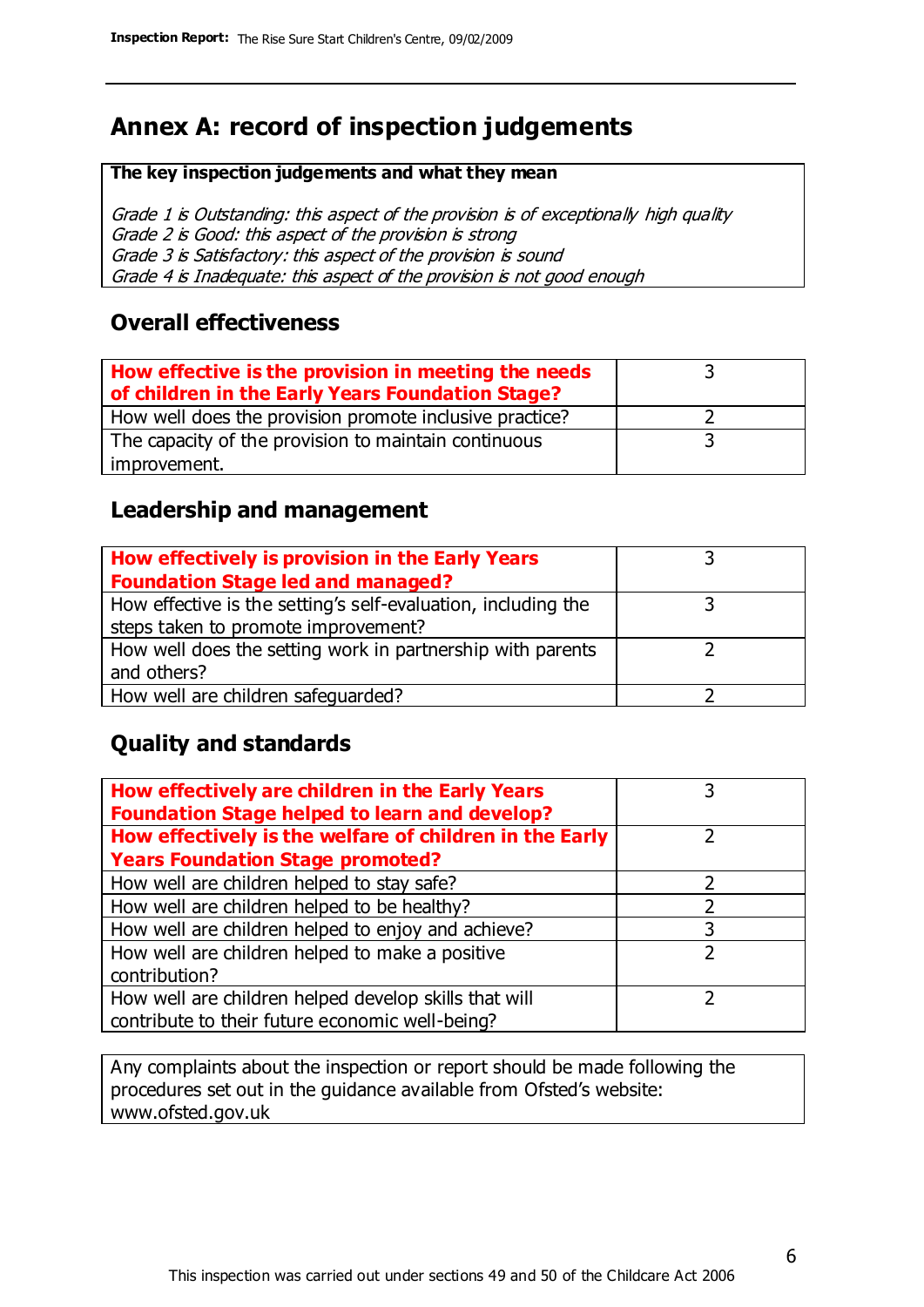# **Annex B: the Childcare Register**

| The provider confirms that the requirements of the<br>compulsory part of the Childcare Register are: | Met |
|------------------------------------------------------------------------------------------------------|-----|
| The provider confirms that the requirements of the<br>voluntary part of the Childcare Register are:  | Met |